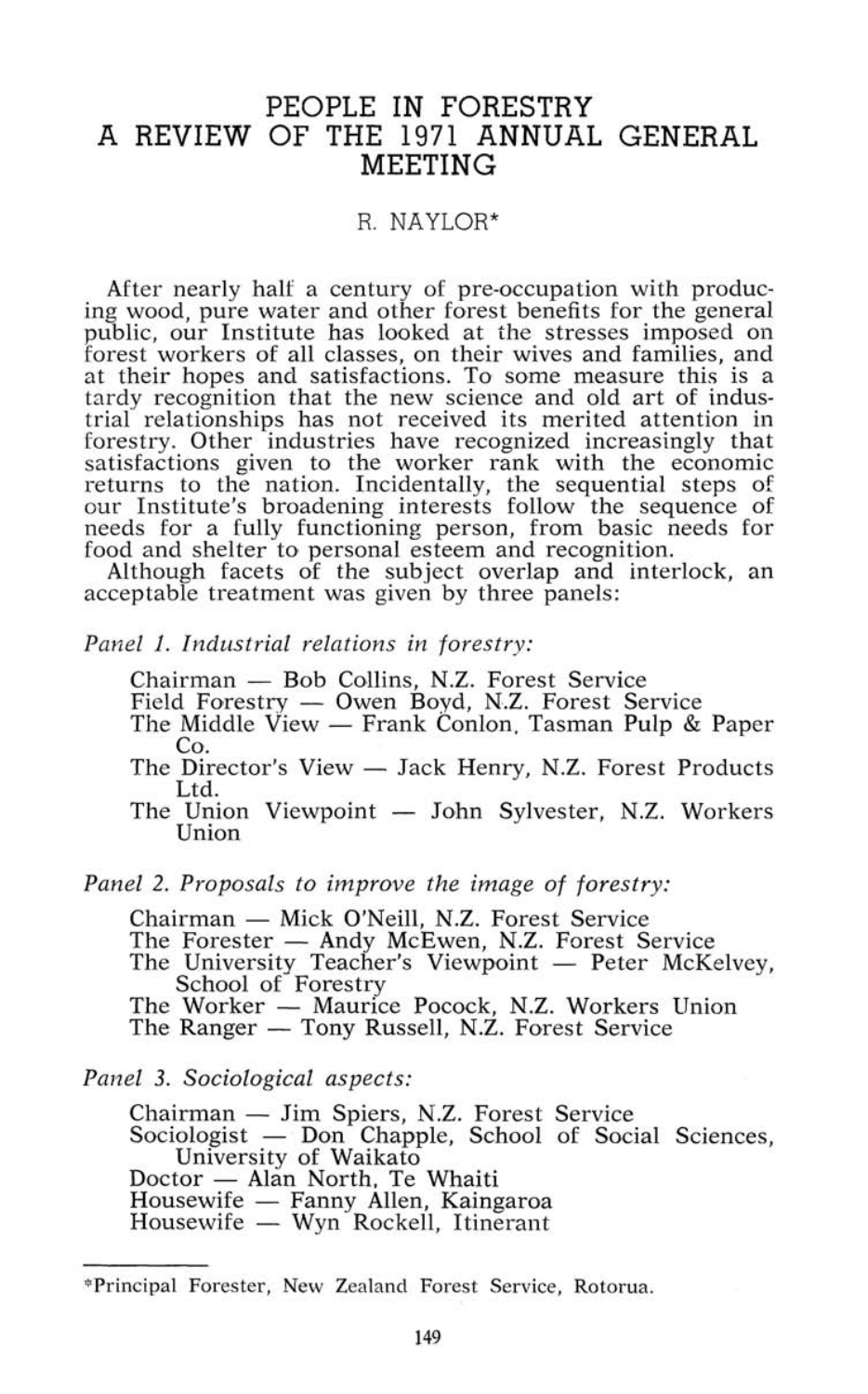Additionally, papers were tabled by Chavasse, Fenton and Terlesk, Tustin and Inglis; and Mitchell and Thomson spoke to their own papers. To obtain the best continuity of thought, it is best if the published papers and precis (in this issue) are read when the reference first appears in this review.

Issues as old as the hills, of individual differences, rights, choices, and action vis-a-vis those of the employer were raised. Some were set in a domestic context; others as a facet of the current national and international social scene. Most issues received open-ended answers or spawned a multiplicity of new issues. A few were capable of mitigation by technological means — for instance, power saw noise and vibration (Tustin and Inglis). Usually, far more quantitative data are needed before many sociological problems can be identified.

Attitudes, typical of the current national ones, were explained during the first panel. Conlon, emphasizing the need for communications and mutual trust, expressed these admirably. Additionally, there were strong proposals for industrial unionism to avoid demarcation disputes and entire plant disruption by small unions. The elimination of bonus and incentive schemes was considered desirable as they merely complicate and confuse negotiations, cause violation of safe practices, and insult man's basic honesty. Issues of relative emoluments in our rapidly changing technology are world-wide and quite open-ended.

The points raised relative to "working mums" were pertinent to most industries. Work provides interest and money, and working mothers are often competent and reliable, and have high morale. However, absence of mothers from home in the early morning and late afternoon may lead neglected children into delinquency. Barbara Yule's eloquent plea for the correct assessment of a mother's priorities received acclaim, but a request for the employer to provide baby creches, a characteristic of communist countries, was unacceptable to many.

The outstanding competence of the country-living Maori as a physical worker, particularly as an adroit, considerate machine operator, was recognized. His unwillingness to accept promotion, and the paucity of pakeha labour, has led to the undesirable state where almost all staff are pakehas and almost all labourers are Maoris. This situation is all too common in New Zealand.

Each person, at all levels, sexes and ages, and in all forestry activities, must be recognized as a human being with hopes and fears, demanding communication with those around him, and yearning for a valued and assured place. When they perceive that the organization will give them the satisfactions they need, they will be able to contribute fully to its success. The significance of "perceive" and "able to contribute" should be noted carefully; it is not sufficiently acknowledged that psychological handicaps are as real to the sufferers as physical ones.

Domestic issues set against current national attitudes were related to the employer's duty to provide extra goods and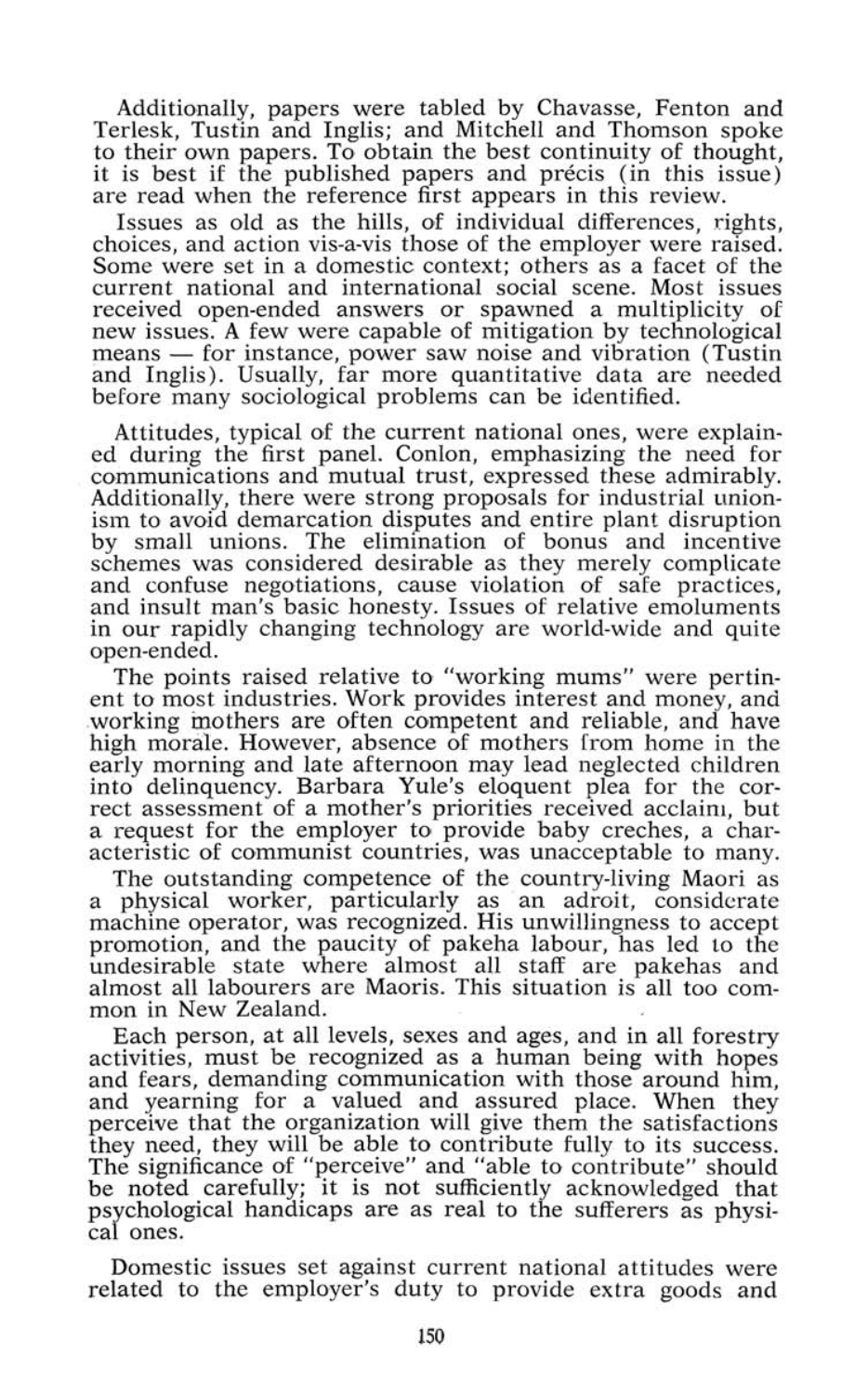services. Undoubtedly, the employer must institute an enlightened policy, new safety practices and better working conditions. But when should he provide health services (X-rays) and educational services — mandatory functions of nominated State departments — or provide transport for pre-school and extra-curricular activities — normally a parental responsibility?

If forest villages and company towns do, in fact, create sociological problems capable of early detection and amelioration by a trained social worker, then the employer should provide such a person, fully competent and with ascribed status. Additionally, a doctor, identified with the people, possessing a status and role acquired by long domicile, is necessary to practise preventive medicine in both the physical and mental fields.

Should an employer introduce a compulsory superannuation scheme maturing at, say, 40 or 50 years, and paternally insist that workers with no supervisory or retraining potential must contribute? At what stage of such a worker's life can the decision be taken?

Discussion of forest villages and company towns raised issues common to the national scene, especially Hydro and villages, although these are rather ephemeral; for instance, is the drift from Kaingaroa to Rotorua, and a general dislike of forest villages, typical of the national drift from the countryside which may, it was alleged, be encouraged by Government action? Tokoroa, now over 15 years old, and the largest Waikato town, was populated by many people from substandard housing in scattered King Country hamlets. Now these are affluent two-car families who also own seaside baches. Chappie gave a sociologist's view of this town and references to other studies.

The employer, particularly the ordinary officer-in-charge, with little time and no training in social work, is placed in an invidious position when asked to run a business enterprise and a town. All too often his village "by-laws", reputedly autocratically decided, have denied his villagers normal rights. Proposals to eliminate this by the election of a town council usually lapse through lack of suitable people. The protracted unbecoming wrangles at Murapara are in accord with this.

Slowly, and with remarkable hesitancy, the meeting decided a wide range of communities are needed to provide satisfactory lives for all, but to hasten the settling of grandparents, a stabilizing factor in any community, home ownership should be encouraged in forest villages.

Claims were made that children in forest villages do not have the rich and varied experiences so vital in the educative process before entering school, and consequently start their formal education with an inadequate vocabulary. Surely this is an indictment of parents who fail to give these needed enrichment opportunities. It also condemns our forest villages as communities too small to be viable in this complex world; too small to give satisfaction to the mother for whom picklemaking is not the highest satisfaction, or to the man with a similar attitude to the working men's club.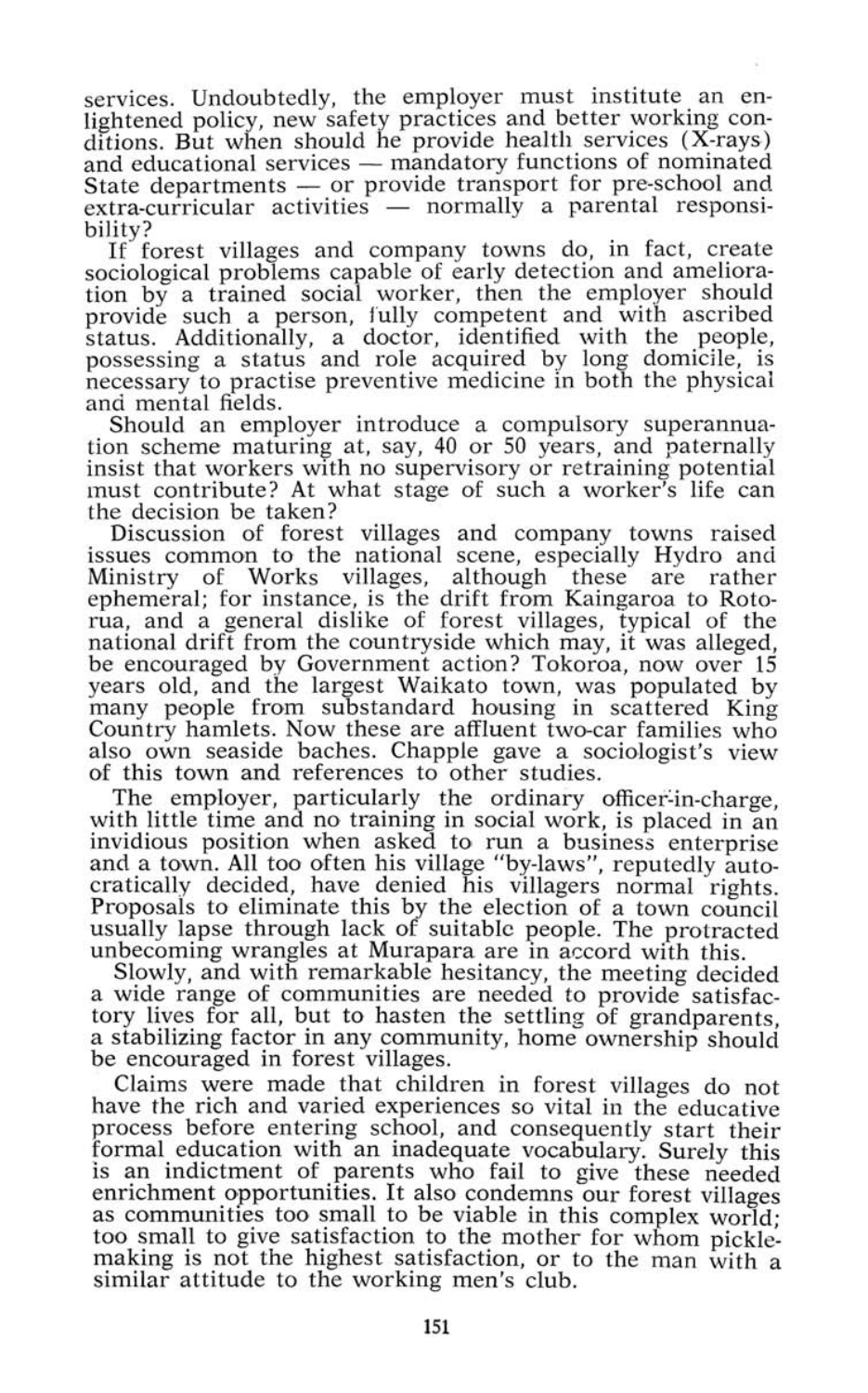Small rural communities avoid some urban disadvantages — milk-bar cowboys, for instance — and may even have advantages. Small classes, when led by better-than-average teachers, are excellent for individual tuition. Typically, however, the most affluent, and hence inevitably the most able, are the first to become commuters; our own manifestation of the "brain drain".

At last to domestic matters, always remembering our setting at this point of time against the background scene.

"Who are we?" "What do we do?" "What skills do we need?"

Some people believed that forest labour is largely unskilled and that the periodic absorption of 1,000 or more unemployed may well, after due consideration of other factors, be desirable. Mitchell strongly contested this view. Moreover, forest work is not as monotonous as many occupations, and rotation within the gang and between jobs introduces variety and demands other skills. For the first time, to my knowledge, it was publicly stated that the requirements of silviculture and felling are the physical fitness and speedy reactions of vouth, although with adequate experience youth may be prolonged to forty years. Some believe forestry offers a lifetime career to most workmen; this may be true in the integrated forest and plant. Thus, a boy may exercise his youthful agility slasher thinning a regenerated stand; be trained for silviculture before passing to logging at the peak of his physical strength — experienced, rational and calm. This is a sequential training. At this point, he may be retrained for less physically exacting tasks within a forest-based industry. This should lead to greater stability in forest village populations and greater identification with the company, but may lead to lower earnings after coming in from the cold. Although all forests are not linked to a plant, an Officer-in-charge can supply an introductory link.

Opinions differed regarding the effects of more complex logging and land preparation machinery, and discussion was far too cursory for finality to be reached. Mitchell felt a more advanced technology demanded a more compentent operator, but others felt it led more to a young man's job. Some machines may increase production, and more may be used if labour is in short supply; often machines increase costs chiefly because of the high capital investment.

Fenton and Terlesk describe pertinent features of forest labour; many are very adverse.

The paper on Rangers was tabled and briefly discussed. It was utterly depressing — to me, in particular. Entrican has been lauded for creating a ranger training scheme, the resultant cadre being the envy of many a country. Rangers are trained to be versatile, and there is little doubt that this training has stood them in good stead, for they have achieved high national positions in marketing, logging, work study sawmilling and industrial relations. They are employed throughout private industry and hold important overseas positions. As new technologies have created new positions, so have their